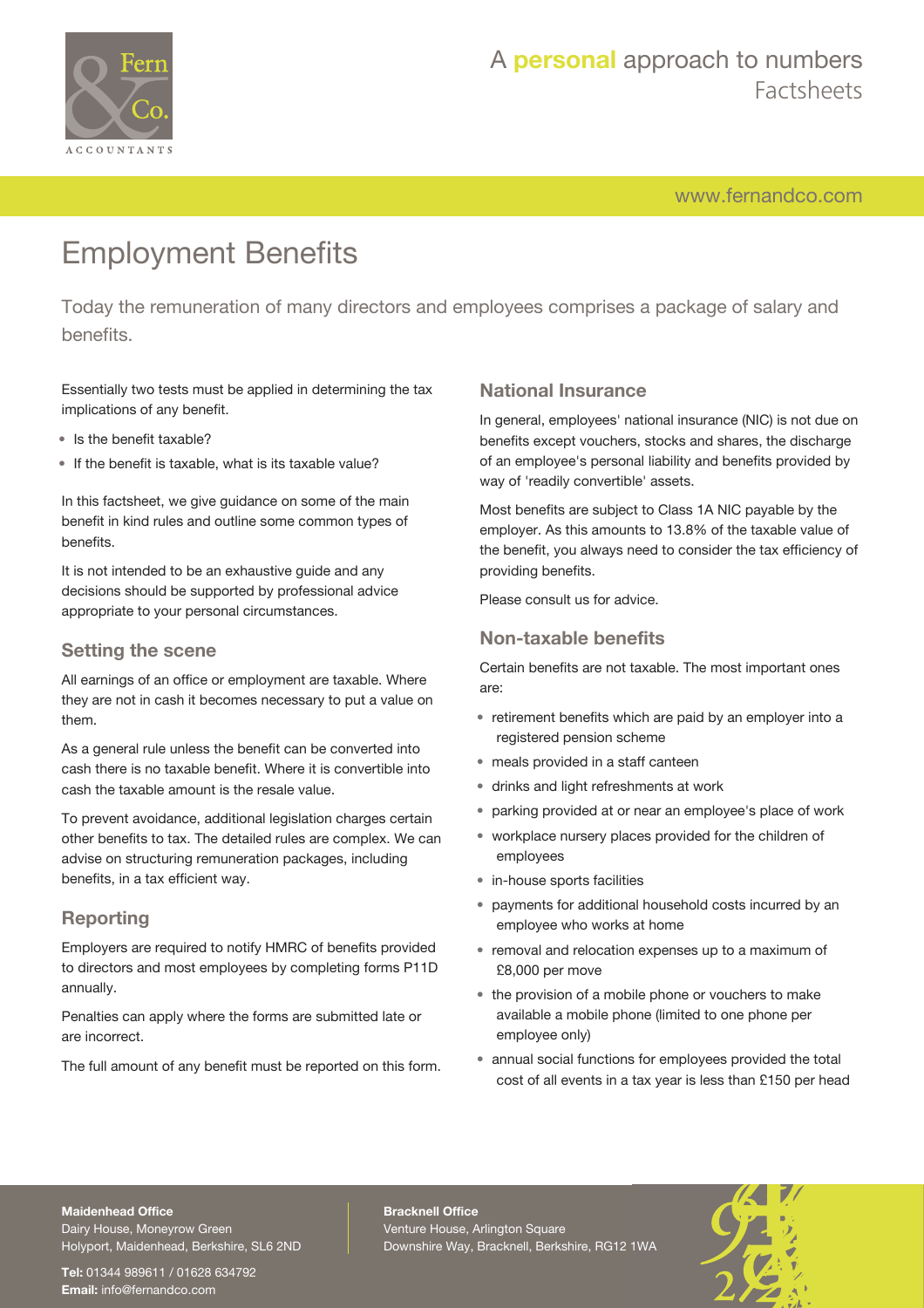

# A **personal** approach to numbers Factsheets

# [www.fernandco.com](http://www.fernandco.com)

• trivial benefits up to £50 or £300 per annum in close company situations.

#### **Trivial benefits**

A statutory exemption applies for trivial benefits in kind. The exemption sets out a number of conditions that must be met for a benefit to be exempt which are that the:

- cost of providing the benefit does not exceed £50
- benefit is not cash or a cash voucher
- benefit is not provided under salary sacrifice arrangements or any other contractual obligation
- benefit is not provided in recognition of particular services performed by the employee in the course of the employment or in anticipation of such services.

In addition where qualifying trivial benefits are provided to directors and other office holders of close companies they will be subject to an annual cap of £300. In a case where the benefit is provided to a member of the employee's family or household who is not an employee of the employer, this benefit will count towards the £300 exempt amount. Where the director's or other office holder's family or household member is also an employee of the company, they will be subject to a £300 cap in their own right.

Please contact us for advice on how the exemption operates.

#### **Taxable benefits**

The following benefits are taxable on all employees:

- any living accommodation provided, unless job related
- vouchers
- credit tokens.

In addition, special rules apply to tax other benefits received by directors and all but the lowest paid employees. Common types of benefits provided are detailed below.

• **Employer provided cars** - this is probably the most common benefit and the taxable amount will generally be based on a range of up to 37% of the manufacturer's list price (including accessories) of the car. The taxable benefit depends upon the carbon dioxide emissions of the car.

There are reductions for unavailability of the car and where the employee makes a contribution towards the cost of the car.

Please talk to us for further details on the application of the rules.

- Private fuel a separate charge applies where private fuel is provided for an employer provided car, unless the employee reimburses the employer for all private mileage (including travel between home and work). The charges are determined by reference to the percentage applying to the company car. A set figure of £24,600 for 2021/22 (£24,500 for 2020/21) is multiplied by this percentage to determine the taxable benefit.
- **Van** the scale benefit charge for the unrestricted use of an employer provided van is £3,500 for 2021/22 (£3,490 for 2020/21). Where the restricted private use condition is met no benefit arises. Where an employer also provides fuel for unrestricted private use an additional fuel charge of £669 applies (£666 for 2020/21). Please do get in touch if you would like to ensure that employee van use meets the restricted private use condition.
- **Cheap or interest free loans** no benefit will be taxed where the loan does not exceed £10,000.
- **Medical insurance** the cost of providing medical insurance is a taxable benefit.
- **Use of company assets** an annual benefit is taxed where employees have the private use of company assets. The annual benefit amounts to 20% of the asset's market value when first made available to any employee. Insignificant private use of certain assets is not taxable.

## **Maidenhead Office**

Dairy House, Moneyrow Green Holyport, Maidenhead, Berkshire, SL6 2ND

**Tel:** 01344 989611 / 01628 634792 **Email:** [info@fernandco.com](mailto:info@fernandco.com)

**Bracknell Office** Venture House, Arlington Square Downshire Way, Bracknell, Berkshire, RG12 1WA